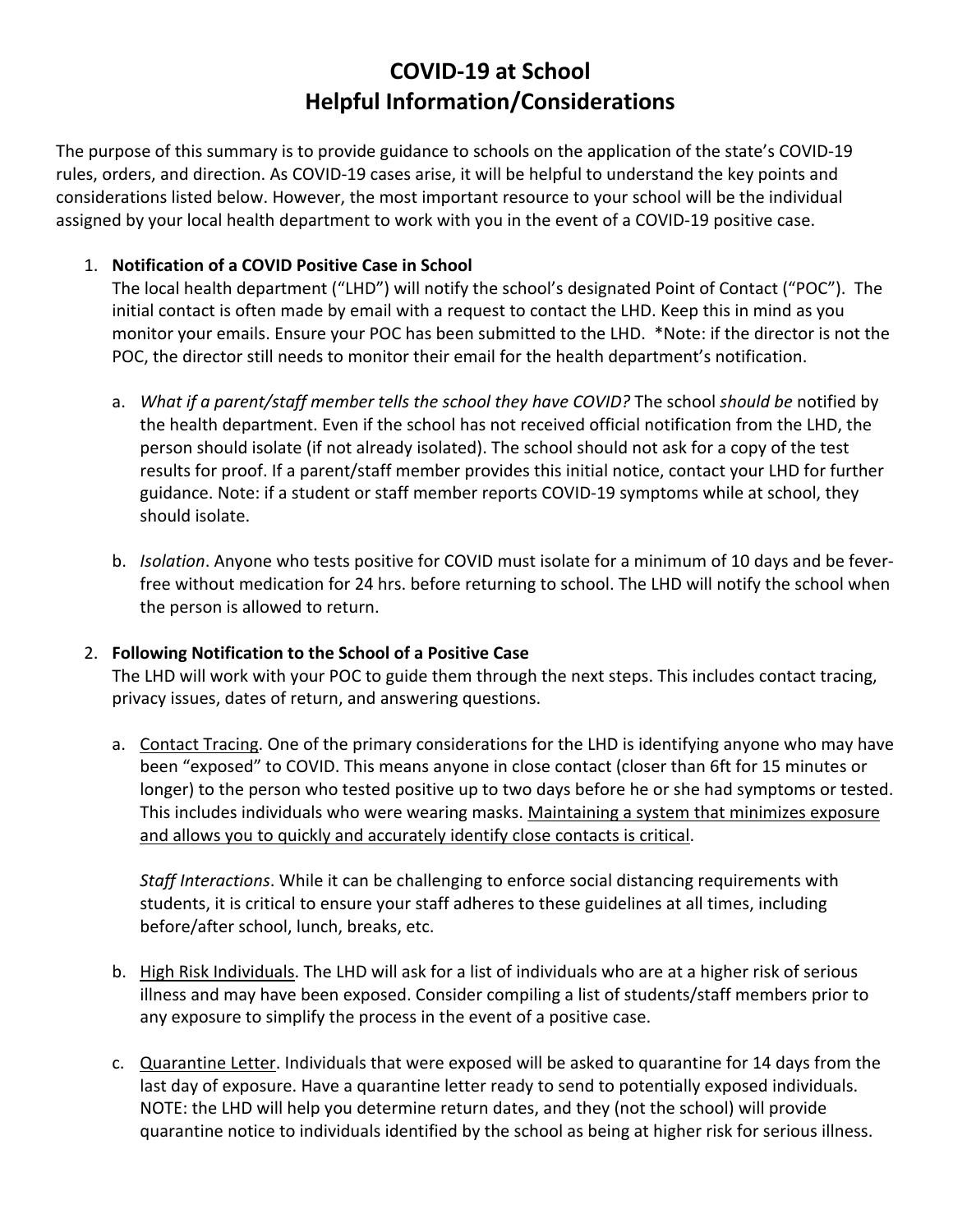- d. Privacy Laws. Remember, COVID test results are private health information. While the person's identity may be shared with school officials to determine contact tracing and the level of risk, it should be limited to the least amount of people possible, and anyone receiving the person's name should be reminded that it cannot be disclosed. If you have questions about privacy, your LHD contact can provide additional guidance.
- e. Public Relations. A COVID positive case at your school may attract news media. It is important to instruct your staff members, especially office personnel, to direct all questions to the principal.

Staff should only provide the office phone number or principal's email address. When a secretary receives a call from the media, do not forward the call directly to the principal. Provide the principal's email address and ask the reporter to submit his/her questions via email and the principal will provide responses as soon as possible. Academica West can assist with responses.

#### 3. **Mask Requirements**

The requirements regarding the wearing of face masks have been revised several times and come from various state authorities. As a result, there have been points of recurring confusion. The most common questions involve recess/PE, teachers alone in a classroom, and enforcement. More information on these questions is provided below, however, it's important to be familiar with all of the exceptions to the face mask requirement.

General Rule: Everyone must wear a face mask on school property.

*Exception – Outdoors*: If a person is outdoors on school property AND can maintain social distancing guidelines (6 ft), a mask is not required. (Source: State Public Health Order 2020-11)

*Exception – Elementary School Recess*: Elementary students are exempt from wearing a mask when engaged in outdoor recess. Cohorting, social distancing and hand washing before and after are encouraged. (Source: Appendix C of the Health Department's Phased Guidelines for the General Public, Version 4.10.)

*Exception – PE Class or School Sponsored Activity*: Students are exempt from wearing a mask when participating in a PE class or school-sponsored activity if they cannot reasonably participate while wearing a face covering. However, this exemption requires each individual to complete a symptom assessment, verbally confirm they are free of COVID-19 symptoms, and attest that they have not been in close contact with a COVID-positive person. The school must identify school-sponsored activities that are higher-risk and consider not holding the activities or introduce additional mitigating strategies. (Source: Appendix C of the Health Department's Phased Guidelines for the General Public, Version 4.10, *see also*, Paragraph 25, Mask Order FAQs, updated 8/21/2020.)

*Exception – Teacher Alone in Classroom*. If a teacher is alone in their classroom AND can ensure no students or other adults will be entering the classroom, they do not need to wear a face mask. It is important to use your best judgement in these scenarios. (Source: Paragraph 27, Mask Order FAQs, updated 8/21/2020)